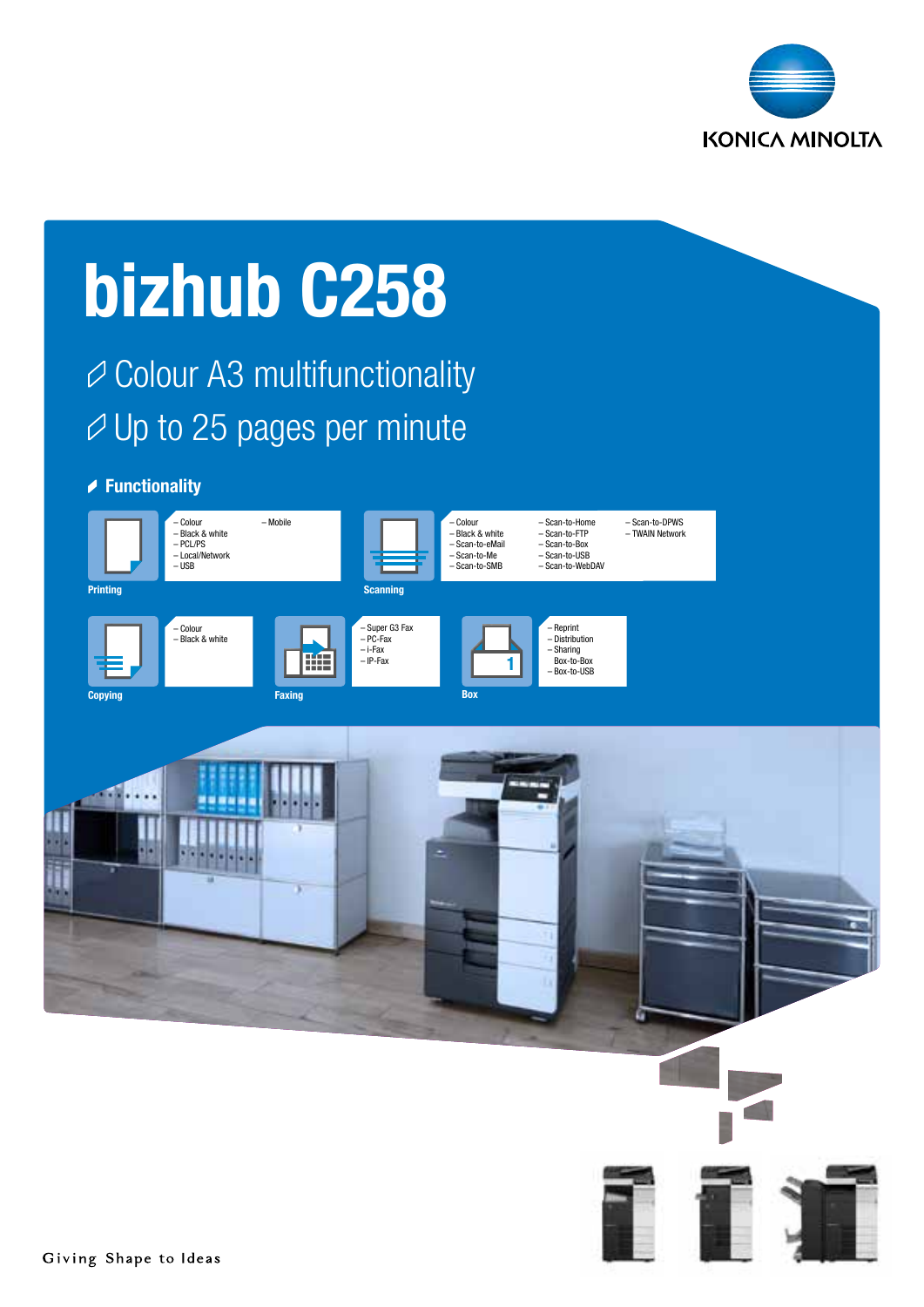## DATASHEET bizhub C258

## **★ Technology**

| <b>Emperon<sup>™</sup></b> – print controller | Easily compatible with different users and IT environments through Konica Minolta's unified print technology |  |
|-----------------------------------------------|--------------------------------------------------------------------------------------------------------------|--|
| Simitri® $HD -$ polymerised toner             | Delivers high print quality and yet ensures reduced print spending as well as lower environmental impact     |  |
| <b>OpenAPI - solution platform</b>            | Server-based applications provide efficient workflows for the entire MFP fleet                               |  |
| i-Option - special feature                    | Offers extended scope and advanced MFP functionality in line with individual requirements                    |  |
| <b>CSRC - remote service</b>                  | Keeps productivity up with online monitoring of devices and consumables through the Konica Minolta service   |  |
| <b>IWS</b> – panel customisation              | Improved user-device interaction and enhanced productivity through full MFP panel customisation              |  |

## **▲ Option diagram**

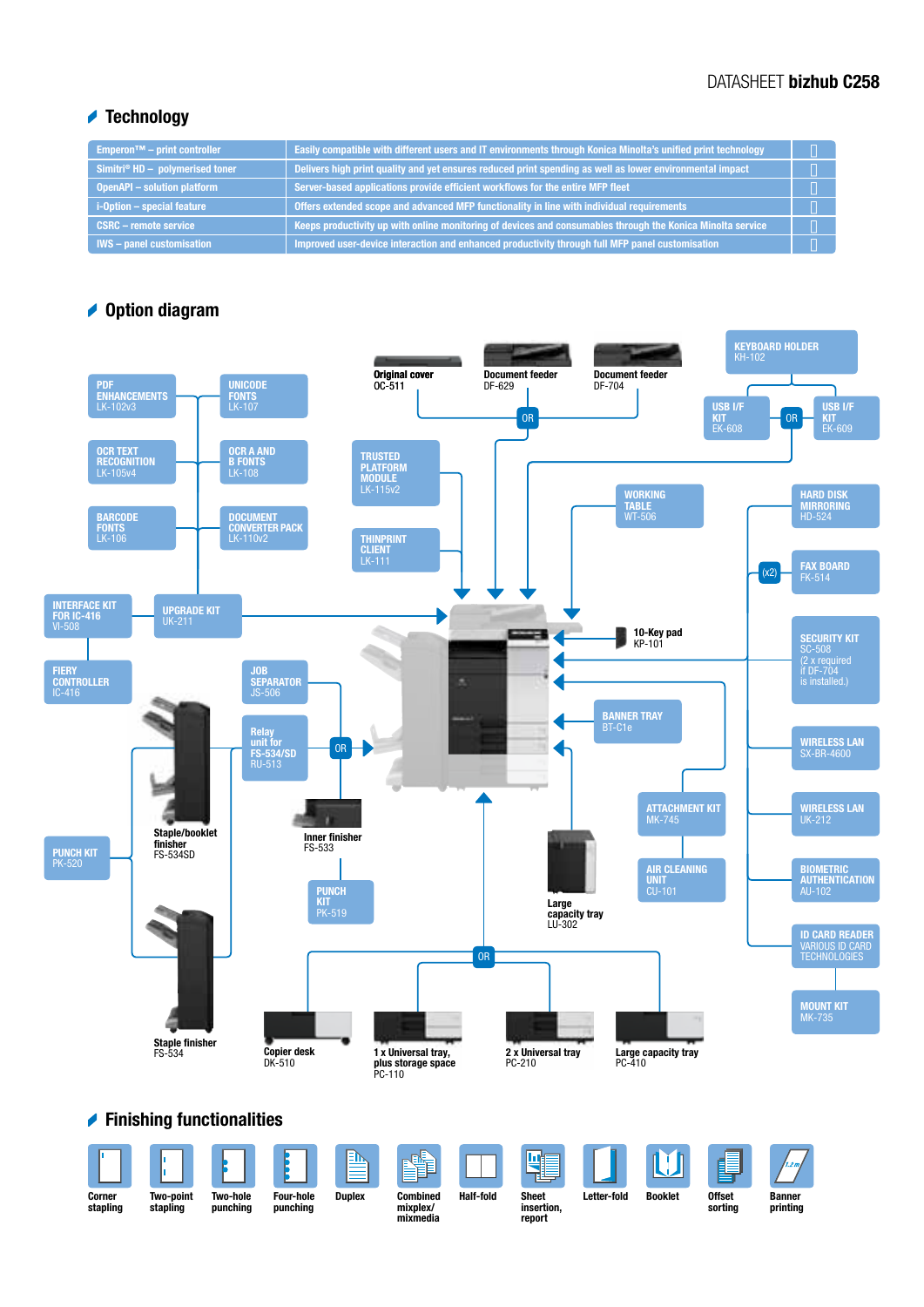# **Descriptions**

| bizhub C258                      | A3 multifunctional with 25 ppm b/w and colour.         | WT-506 Working table                 | Authentication device placement                              |
|----------------------------------|--------------------------------------------------------|--------------------------------------|--------------------------------------------------------------|
|                                  | Standard Emperon™ print controller with PCL 6c,        | FK-514 Fax board                     | Super G3 fax, digital fax functionality                      |
|                                  | PostScript 3, PDF 1.7 and XPS support. Paper capacity  | IC-416 Fiery controller              | Professional colour print controller                         |
|                                  | of $500 + 500$ sheets and 150-sheet manual bypass.     | VI-508 Interface kit for IC-416      | Fierv controller interface card                              |
|                                  | Media from A6 to SRA3, 1.2 m banner and 52 - 300       | KH-102 Keyboard holder               | To place USB keyboard                                        |
|                                  | gsm. 2 GB memory, 250 GB hard disk and Gigabit         | EK-608 USB I/F kit                   | USB keyboard connection                                      |
|                                  | Ethernet standard.                                     | EK-609 USB I/F kit                   | USB keyboard connection. Bluetooth                           |
| <b>DF-629 Document feeder</b>    | Reversing automatic document feeder,                   | <b>ID card reader</b>                | Various ID card technologies                                 |
|                                  | capacity 100 originals                                 | MK-735 Mount kit                     | Installation kit for ID card reader                          |
| <b>DF-704 Document feeder</b>    | Dualscan automatic document feeder,                    | <b>AU-102 Biometric</b>              | Finger vein scanner                                          |
|                                  | capacity 100 originals                                 | authentication                       |                                                              |
| <b>0C-511 Original cover</b>     | Cover instead of ADF                                   | <b>SC-508 Security kit</b>           | Copy Guard function (2 kits required if DF-704 is installed) |
| PC-110 1 x Universal trav        | A5-A3, 500 sheets, 52-256 qsm                          | HD-524 Hard disk mirroring           | Back-up HDD                                                  |
| PC-210 2 x Universal trav        | A5-A3, 2 x 500 sheets, 52-256 qsm                      | <b>BT-C1e Banner trav</b>            | Multipage banner feeding                                     |
| PC-410 Large capacity tray       | A4, 2,500 sheets, 52-256 gsm                           | <b>LK-102v3 PDF enhancements</b>     | PDF/A (1b), PDF encryption, digital signature                |
| DK-510 Copier desk               | Provides storage space for print media and other       | LK-105v4 OCR text recognition        | Searchable PDF and PPTX, PDF/A (1a)                          |
|                                  | materials                                              | <b>LK-106 Barcode fonts</b>          | Supports native barcode printing                             |
| LU-302 Large capacity tray       | A4, 3,000 sheets, 52-256 gsm                           | <b>LK-107 Unicode fonts</b>          | Supports native Unicode printing                             |
| FS-533 Inner finisher            | 50-sheet stapling, 500 sheets max. output              | LK-108 OCR A and B fonts             | Supports native OCR A and B font printing                    |
| PK-519 Punch kit for FS-533      | 2/4 hole punching, autoswitching                       | <b>LK-110v2 Document</b>             | Generates various file formats incl. DOCX, XLSX and          |
| FS-534 Staple finisher           | 50-sheet stapling, 3,300 sheets max. output            | converter pack                       | PDF/A                                                        |
| <b>FS-534SD Booklet finisher</b> | 50-sheets staple finisher, 20-sheets booklet finisher, | LK-111 ThinPrint <sup>®</sup> Client | Print data compression for reduced network impact            |
|                                  | 2,300 sheets max. output                               | LK-115v2 TPM activation              | Trusted Platform Module for protection of data               |
| RU-513 Relay unit                | For FS-534/SD installation                             |                                      | encryption and decryption                                    |
| for FS-534/SD                    |                                                        | UK-211 Upgrade kit                   | 2 GB memory extension for upgrades                           |
| PK-520 Punch kit                 | 2/4 hole punching, autoswitching                       | <b>UK-212 Wireless LAN</b>           | Wireless LAN and wireless LAN Access Point Mode              |
| for FS-534/SD                    |                                                        | SX-BR-4600 Wireless LAN              | Wireless LAN to network connector                            |
| JS-506 Job separator             | Separation for fax output etc.                         | <b>MK-745 Attachment kit</b>         | Installation kit for CU-101                                  |
| KP-101 10-Key pad                | For use instead of touchscreen                         | CU-101 Air cleaning unit             | Improving indoor air quality by reduced emissions            |

# Technical specifications

| טווטוווטו ווטאווטווט                       |                                                                |
|--------------------------------------------|----------------------------------------------------------------|
| <b>System memory</b>                       | 2,048 MB (standard)                                            |
| <b>System hard disk</b>                    | 250 GB (standard)                                              |
| <b>Interface</b>                           | 10-Base-T/100-Base-T/1,000-Base-T Ethernet; USB 2.0;           |
|                                            | Wi-Fi 802.11 b/q/n (optional)                                  |
| <b>Network protocols</b>                   | TCP/IP (IPv4 / IPv6); IPX/SPX; NetBEUI; AppleTalk (EtherTalk); |
|                                            | SMB; LPD; IPP; SNMP; HTTP                                      |
| <b>Frame types</b>                         | Ethernet 802.2; Ethernet 802.3; Ethernet II; Ethernet SNAP     |
| <b>Automatic document</b>                  | Up to 100 originals; A6-A3; 35-163 gsm                         |
| feeder (optional)                          | RADF or Dualscan ADF available                                 |
| Printable paper size                       | A6-SRA3, customised paper sizes;                               |
|                                            | banner paper max. 1,200 x 297 mm                               |
| Printable paper weight                     | 52-300 gsm                                                     |
| Paper input capacity                       | Standard: 1,150 sheets                                         |
|                                            | Max.: 6,650 sheets                                             |
| Tray 1                                     | 500 sheets, A5-A3, 52-256 gsm                                  |
| Tray 2                                     | 500 sheets, A5-SRA3, 52-256 gsm                                |
| Tray 3 (optional)                          | 1 x 500 sheets, A5-A3, 52-256 gsm                              |
| Tray 4 (optional)                          | 2 x 500 sheets, A5-A3, 52-256 gsm                              |
| Large capacity tray                        | 2,500 sheets, A4, 52-256 gsm                                   |
| (optional)                                 |                                                                |
| Large capacity tray                        | 3,000 sheets, A4, 52-256 qsm                                   |
| LU-302 (optional)                          |                                                                |
| <b>Manual bypass</b>                       | 150 sheets, A6-SRA3, custom sizes, banner, 60-300 gsm          |
| <b>Automatic duplexing</b>                 | A5-SRA3; 52-256 gsm                                            |
| <b>Finishing modes</b>                     | Offset; group; sort; staple; punch; centre-fold; letter fold;  |
| (optional)                                 | booklet                                                        |
| <b>Output capacity</b>                     | Max.: 3,300 sheets                                             |
| (with finisher)                            |                                                                |
| <b>Output capacity</b>                     | Max.: 250 sheets                                               |
| (without finisher)                         |                                                                |
| <b>Stapling</b>                            | Max.: 50 sheets or 48 sheets $+2$ cover sheets (up to 209 qsm) |
| Stapling output capacity Max. 1,000 sheets |                                                                |
| <b>Letter fold</b>                         | Up to 3 sheets                                                 |
| Letter fold capacity                       | Max.: 30 sheets (tray); unlimited                              |
| <b>Booklet</b>                             | Max.: 20 sheets or 19 sheets $+1$ cover sheet (up to 209 gsm)  |
| <b>Booklet output capacity</b>             | Max.: 100 sheets (tray); unlimited                             |
| Copy/print volume                          | Rec.: 13,000 pages                                             |
| (monthly)                                  | Max. <sup>1</sup> : 80,000 pages                               |
| <b>Toner lifetime</b>                      | Black 28,000 pages; CMY 26,000 pages                           |
|                                            |                                                                |

| <b>Imaging unit lifetime</b> | Black 90,000 pages/600,000 pages (Drum/Developer)               |
|------------------------------|-----------------------------------------------------------------|
|                              | CMY 55,000 pages/600,000 pages (Drum/Developer)                 |
| <b>Power consumption</b>     | 220-240 V / 50/60 Hz Less than 1.5 kW (system)                  |
| <b>System dimensions</b>     | 615 x 685 x 771 mm (excl. ADF and lower paper tray unit)        |
| $(W \times D \times H)$      |                                                                 |
| <b>System weight</b>         | Approx, 85 kg                                                   |
|                              |                                                                 |
| COPIER SPECIFICATIONS        |                                                                 |
| <b>Copying process</b>       | Electrostatic laser copy, tandem, indirect                      |
| <b>Toner system</b>          | Simitri <sup>®</sup> HD polymerised toner                       |
| Copy/print speed A4          | Up to 25 ppm                                                    |
| (mono/colour)                |                                                                 |
| Copy/print speed A3          | Up to 15 ppm                                                    |
| (mono/colour)                |                                                                 |
| Autoduplex speed A4          | Up to 25 ppm                                                    |
| (mono/colour)                |                                                                 |
| 1st copy out time            | 6.1 sec.                                                        |
| (mono/colour)                | $7.5$ sec.                                                      |
| Warm-up time                 | Approx. 20 sec. <sup>2</sup>                                    |
| <b>Copy resolution</b>       | 600 x 600 dpi                                                   |
| Gradation                    | 256 gradations                                                  |
| <b>Multicopy</b>             | $1 - 9.999$                                                     |
| <b>Original format</b>       | $A5 - A3$                                                       |
| <b>Magnification</b>         | 25-400% in 0.1% steps; auto-zooming                             |
| <b>Copy functions</b>        | Chapter; cover and page insertion; proof copy (print and        |
|                              | screen); adjustment test print; digital art functions; job set- |
|                              | ting memory; poster mode; image repeat; overlay (optional);     |
|                              | stamping; copy protection                                       |
|                              |                                                                 |

 $<sup>1</sup>$  If the maximum volume is reached within a period of one year, then a maintenance</sup> cycle must be performed

<sup>2</sup> Warm-up time may vary depending on the operating environment and usage